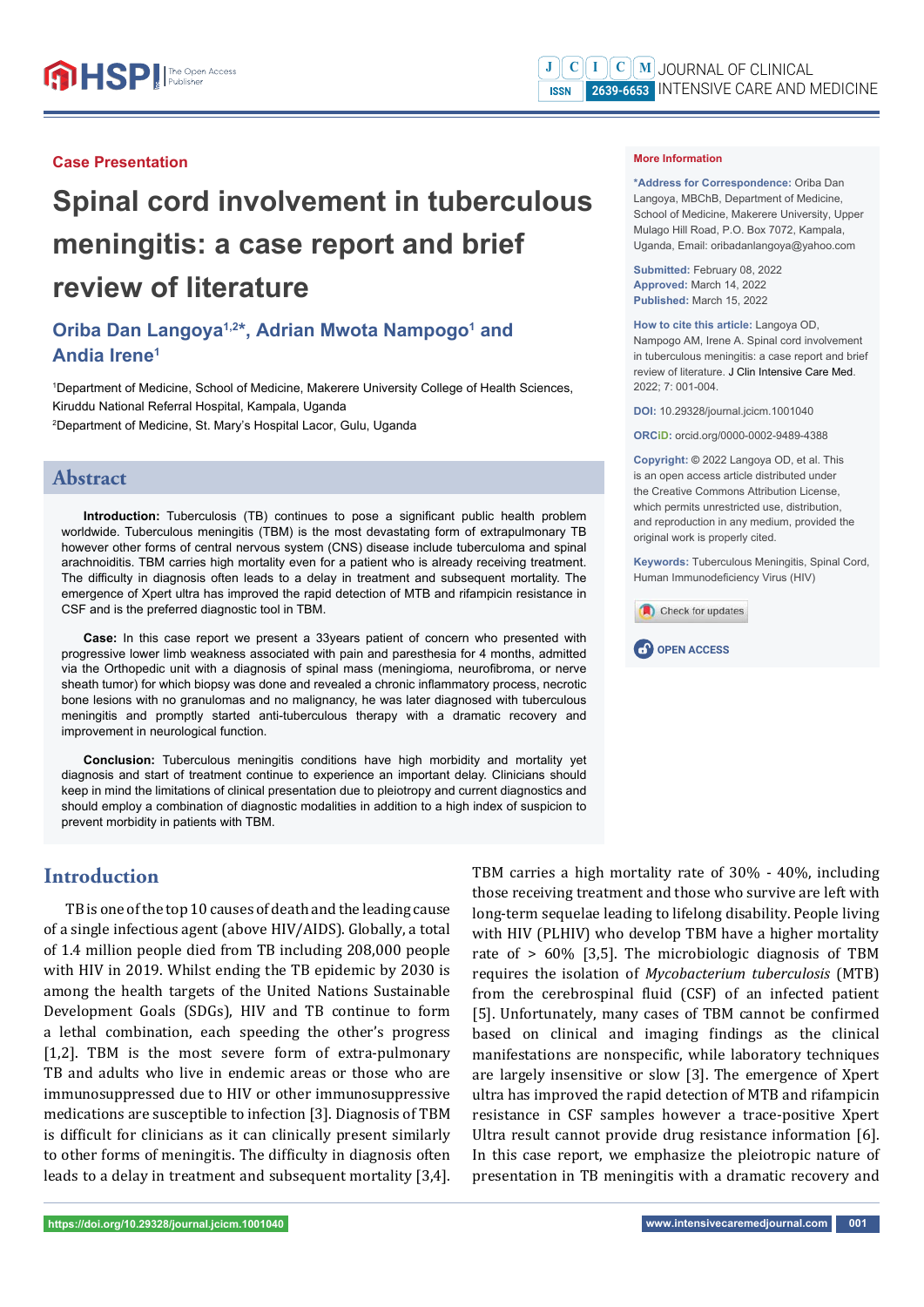

highlight the importance of gene Xpert ultra in establishing the diagnosis. Xpert Ultra adds 2 new MTB target genes (IS1081 and IS6110) and provides a larger capacity for DNA amplification reaction chamber these improvements greatly enhance the effectiveness of Xpert Ultra in diagnosing TB [7]. The pooled sensitivity and specificity of Xpert Ultra for TBM diagnosis were 64% and 100%, respectively, and still in comparison Xpert Ultra was more sensitive than Xpert however, both were identical in terms of specificity (100%). This implies that Xpert Ultra is highly effective in diagnosing TBM, and therefore the preferred initial test for TBM [7].

#### **Case presentation**

A 33 years old male patient (taxi driver) was admitted via the Orthopedic unit with complaints of progressive lower limb weakness and back pain initially for 3 months. Weakness was more pronounced in the left limb but later involved the right lower limb with associated paresthesia. Symptoms kept on worsening with to inability to walk, stand or support himself and associated urine incontinence and constipation. While on the unit, a diagnosis of spinal mass (meningioma, neurofibroma, nerve sheath tumor) was made however biopsy revealed features of chronic inflammatory process with no granulomas or malignancy but necrotic bone lesions were noted. Postoperatively patient was linked to HIV Clinic following a positive HIV serology. Baseline investigations included, CD4-count of 67cell/μ, urine lipoarabinomannan (LAM) and serum crag were all negative. Serum Toxoplasma IgM/IgG was negative. The patient was started on first-line antiretroviral therapy (ART) with Tenofovir/Lamivudine/ Dolutegravir (TDF/3TC/DTG), cotrimoxazole prophylaxis. However, one month later, the patient presented to the emergency room with four days history of a new-onset severe headache, throbbing in nature. Headache was generalized but reportedly more in the frontal area. There was associated confusion, blurring of vision, and multiple episodes of early morning non-projectile vomiting 3 days before admission. He denied a history of convulsions, fever, weight loss, cough, or drenching night sweats. Social history was significant for poor adherence to ART, alcohol intake (5 bottles of beer) with a frequency of about 4 times a week, and an estimated 10 units/ week. Examination findings revealed a sick-looking young man, well-nourished with a body mass index (BMI) of 21 kg/m<sup>2</sup>. The axillary temperature was 37.2 degrees, stage two hypertension of 178/107 mmHg, semiconscious with Glasgow Coma Scale (GCS) of  $10/15$  (EO = 4, M = 5, V = 2), random blood glucose was 7.6 mmol/l stiff neck, positive Babinski's but negative Kernig's sign. Anisocoria of 5 mm on the right and 3 mm on the left. Bilateral  $6<sup>th</sup>$  cranial nerve palsy and associated right Cranial nerve III palsies as demonstrated in Figure 1. Motor examination was significant for hypotonia in the left upper and lower limbs with normal reflexes. Longitudinal therapeutic, and a non-tender scar extending from T3- T6.

Laboratory investigation showed normal complete blood

count, serum electrolytes were remarkable for hyponatremia 129 mmol/L, CD4: 67 cells/μl, CD8: 543 cells/μl, CD4:CD8 Ratio: 0.12, Total CD3: 621 cells/μl. CSF was colorless, with lymphocytic pleocytosis of 80%, proteins were elevated at 182.4 mg/dl, low CSF glucose of 2.20 mmol/l. The ratio of CSF to Serum RBS was 29%. India ink and Ziehl-Neelsen (ZN) for acid-fast bacilli (AFB) were unremarkable for no yeast cells and no AFB respectively. CSF Crag was negative and CSF Gene expert-ultra showed MTB trace detected RIF resistance indeterminate. Contrasted brain CT-Scan, Figure 2 showed diffuse meningeal enhancement with mild hydrocephalus. Spinal Magnetic Resonance imaging demonstrates a ringenhancing lesion suggestive of spinal tuberculoma and increased signal intensity in thoracic vertebrae T3 to T6 with Gibbus on T2W (Figure 3). The patient was started on anti-tuberculous combination therapy with Isoniazid, Rifampicin, Ethambutol, Pyrazinamide (RHZE), pyridoxine, intravenous dexamethasone, and supportive therapy. He improved dramatically during the 14 days of admission and was discharged in good condition but with neurological sequelae of left lower limb weakness and headache. There were financial constraints with regards to repeating imaging on subsequent reviews.

## **Discussion**

The diagnosis of TBM is difficult. Discrimination of cases from those of bacterial meningitis by clinical features alone is often impossible. The delay in diagnosis is usually associated with high mortality and therefore some patients are started empirically on treatment as the diagnosis is being pursued [8].



**Figure 1:** Cranial nerve examination demonstrates Palsy of left abducent nerve palsy and right Cranial nerve III palsy.



Figure 2: Contrasted Brain CT scan demonstrates diffuse meningeal enhancement with mild hydrocephalus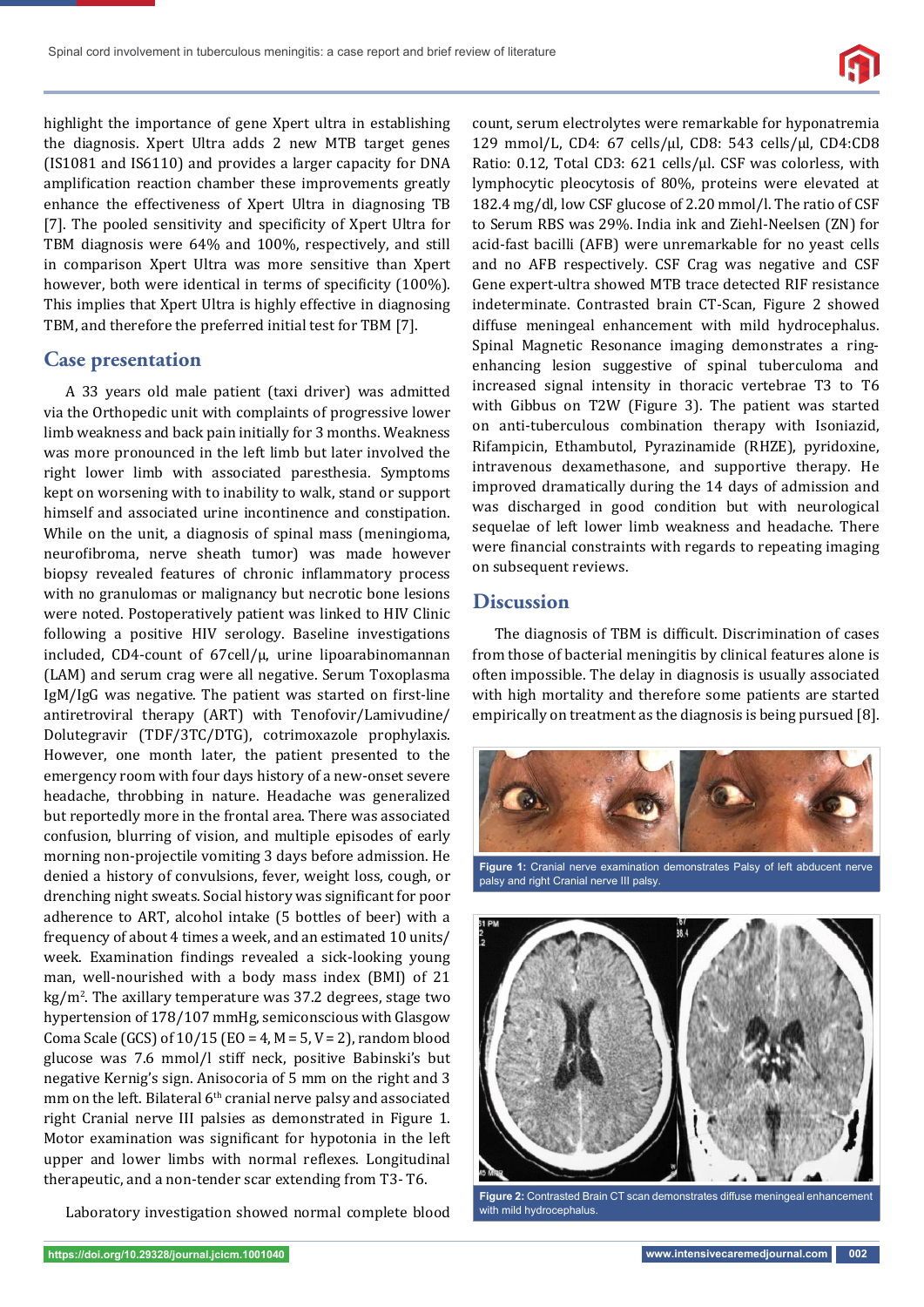



lesion suggestive of spinal tuberculoma and increased signal intensity in thoracic vertebrae T3 to T6 and Gibbus on T2W.

Typically, patients present with headaches and anorexia, leading to vomiting, photophobia, and fever [3]. In this patient, we see an unusual presentation of lower limb weakness for a protracted course of 4 months and a diagnosis of a spinal mass leading to a biopsy. Microbiologically on CSF analysis, there was lymphocytic pleocytosis of 80%, CSF glucose was low and the ratio of CSF to Serum Glucose was less than 29% highly suggestive of TB if less than 50% in an appropriate clinical setting. This clinical picture is consistent with recommendations from a study by Thwaite, et al. on the diagnosis of adult TBM by use of meningeal signs and low CSF glucose in resource-constrained settings [9]. Another characteristic finding of TBM in this patient was hyponatremia which, affect approximately 50% of patient probably due to cerebral salt wasting and yet more recently, patients who have been diagnosed as having syndrome of inappropriate antidiuretic hormone secretion (SIADH) have been found to have normal levels of antidiuretic hormone [10]. The major source of morbidity from TBM is from vascular complications, particularly cerebral vasculopathy leading to localized ischemic strokes [11]. This patient of concern had grade 2 TBM by modified British Medical Research Council (BMRC). BMRC consists basically of three grades: grade 1, alert and oriented patient without focal deficits; grade 2 disease patients, have a GCS of 10-14 with or without neurological deficits or a GCS of 15 with focal deficits and lastly, patients with grade 3 have a GCS of  $\leq$  10 with or without focal neurological deficits [12].

Direct microscopy of AFB smears is quick and relatively inexpensive. CSF is stained for AFB with the use of the ZN staining technique. However, traditional visualization of CSF to evaluate for AFB by microscopy has been demonstrated to have a poor sensitivity of 10% - 20% [13]. Patients with advanced HIV/AIDS may also be evaluated with the use of LAM testing. LAM is a glycolipid forming component of the MTB cell wall and can be found in multiple body fluids of patients with TB, including CSF, however, this test was negative in this patient of concern. Specifically, in TBM, Xpert MTB/ RIF Ultra has demonstrated high sensitivity and specificity, again this result is not affected by centrifugation of CSF. The Tuberculous Meningitis International Research Consortium supports the use of Xpert Ultra, given its superior sensitivity for the diagnosis of TBM as compared to Xpert and culture [14].

## **Conclusion**

The diagnosis of tuberculous meningitis is still challenging in a resource-limited setting and yet delay in diagnosis and treatment greatly increases the mortality. The use of combination clinical assessment, imaging, and a finding of low Glucose in CSF even with the pleiotropic nature of presentation should help in establishing the diagnosis and promptly start treatment. Gene Xpert ultra offers a quick point of test with good sensitivity and specificity to augment clinical decision but if negative should not replace clinical judgment.

#### **References**

- 1. Tuberculosis (TB). https://www.who.int/news-room/fact-sheets/detail/ tuberculosis
- 2. WHO. Global Tuberculosis Report. 2020; 148. https://www.who.int/ teams/global-tuberculosis-programme/data
- 3. Pormohammad A, Nasiri MJ, McHugh TD, Riahi SM, Bahr NC. A Systematic Review and Meta-analysis of the Diagnostic Accuracy of Nucleic Acid Amplification Tests for Tuberculous Meningitis. J Clin Microbiol. 2019; 57: e01113-1118. **PubMed:** https://pubmed.ncbi.nlm.nih.gov/30944198/
- 4. van Laarhoven A, Dian S, Ruesen C, Hayati E, Damen MSMA, et al. Clinical Parameters, Routine Inflammatory Markers, and LTA4H Genotype as Predictors of Mortality Among 608 Patients With Tuberculous Meningitis in Indonesia. J Infect Dis. 2017; 215: 1029-1039. **PubMed:** https://pubmed.ncbi.nlm.nih.gov/28419315/
- 5. Thwaites GE, Bang ND, Dung NH, et al. Dexamethasone for the Treatment of Tuberculous Meningitis in Adolescents and Adults. N Engl J Med. 2004; 351: 1741-1751. **PubMed:** https://pubmed.ncbi.nlm.nih.gov/15496623/
- 6. Chin JH, Musubire AK, Morgan N, Pellinen J, Grossman S, et al. Xpert MTB/RIF Ultra for Detection of Mycobacterium tuberculosis in Cerebrospinal Fluid. J Clin Microbiol. 2021; 57: e00249-19. **PubMed:** https://pubmed.ncbi.nlm.nih.gov/30944199/
- 7. Shen Y, Yu G, Zhao W, Lang Y. Efficacy of Xpert MTB/RIF Ultra in diagnosing tuberculosis meningitis: A systematic review and metaanalysis. Medicine (Baltimore). 2021; 100: e26778-e26778. **PubMed:** https://pubmed.ncbi.nlm.nih.gov/34398057/
- 8. Roth M, Johnson PRA, Rüdiger JJ, King GG, Ge Q, et al. Interaction between glucocorticoids and β<sub>2</sub> agonists on bronchial airway smooth muscle cells through synchronised cellular signalling. Lancet. 2002; 360: 1293-1299. **PubMed:** https://pubmed.ncbi.nlm.nih.gov/12414205/
- 9. Thwaites GE, Chau TTH, Stepniewska K, Phu NH, Chuong LV, et al. Diagnosis of adult tuberculous meningitis by use of clinical and laboratory features. Lancet. 2002; 360: 1287-1292. **PubMed:** https://pubmed.ncbi.nlm.nih.gov/12414204/
- 10. Foppiano Palacios C, Saleeb PG. Challenges in the diagnosis of tuberculous meningitis. J Clin Tuberc other Mycobact Dis. 2020; 20: 100164. **PubMed:** https://pubmed.ncbi.nlm.nih.gov/32462082/